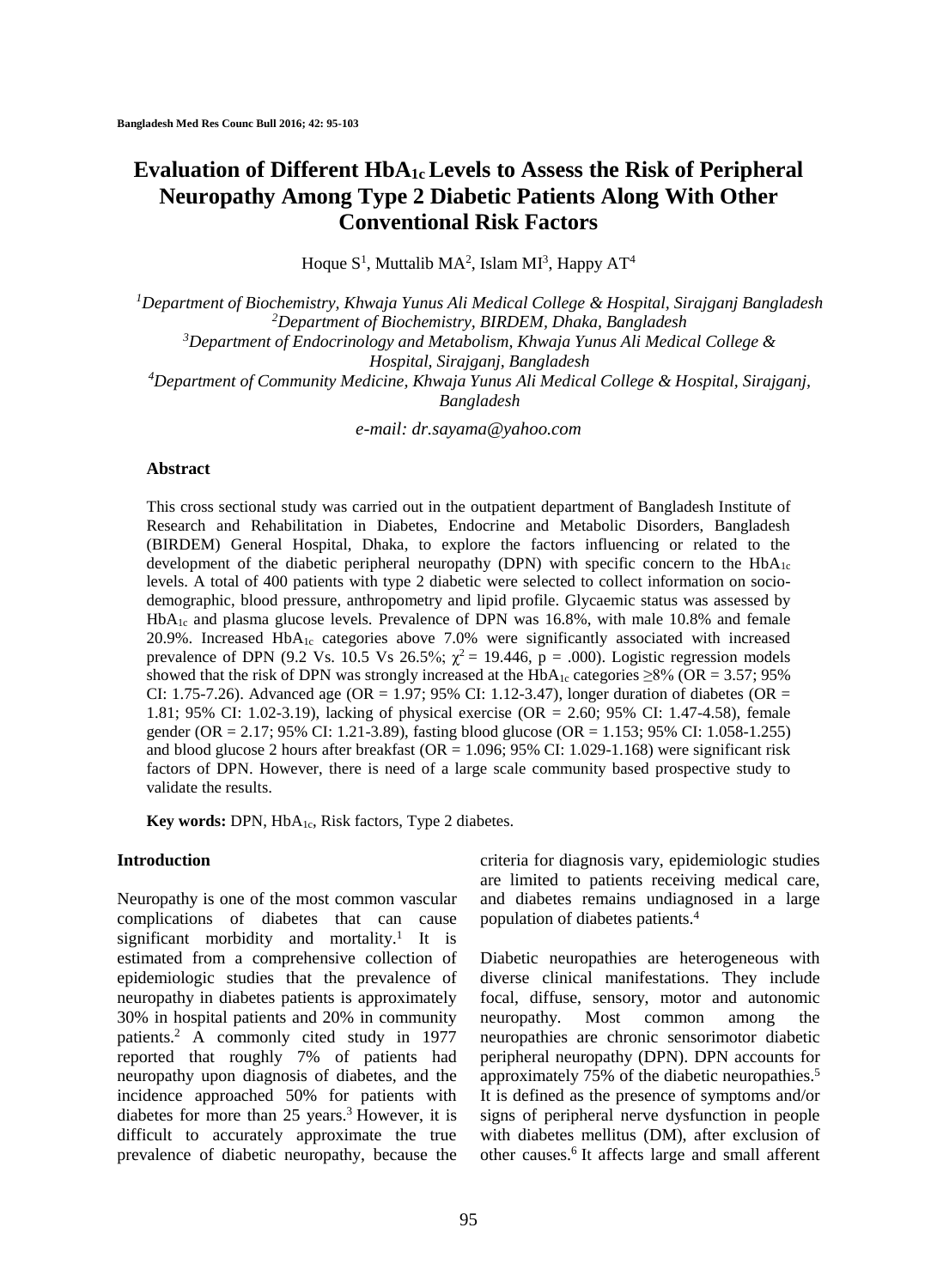nerve fibers to varying degrees, resulting in mixed symptoms and sensoryloss.<sup>1,7</sup> Manifestations classically progress from the most distal extremities (the fingers and toes) in a symmetrical pattern that is generally described as a glove-and-stocking distribution. Typically, patients experience burning pain, electrical or stabbing sensations, paresthesia, hyperesthesia, and deep aching pain but sometimes they may experience simple numbness so it is important to realize that lack of symptoms does not rule out presence of neuropathy. Neuropathic pain is typically worse at night, and the symptoms are most commonly experienced in the feet and lower limbs, although in some cases the hands may also be affected. 7,8 Upto 50% of DPN may be asymptomatic and patients are at risk of insensate injury to their feet. <sup>5</sup> Up to 85% of amputations among diabetic patients are preceded by foot ulcers.<sup>9</sup> Examination of the lower limb usually reveals sensory loss of vibration, pressure, pain, and temperature perception (mediated by small and large fibers) and absent ankle reflexes. Signs of peripheral autonomic (sympathetic) dysfunction are also frequently seen and include a warm or cold foot, sometimes with distended dorsal foot veins (in the absence of obstructive peripheral vascular disease), dry skin, and the presence of calluses under pressure-bearing areas. <sup>8</sup> The prevalence of DPN varies in the literature from 5-100%, which may reflect the different diagnostic criteria and diverse study populations.<sup>10</sup>

The diagnosis of DPN can only be made after a careful clinical examination, and all patients with diabetes should be screened annually for DPN by examining pinprick, temperature, and vibration perception (using a 128-Hz tuning fork), 10-g monofilament pressure sensation at the distal halluces, and ankle reflexes. Combinations of more than one test have >87% sensitivity in detecting DPN. Loss of 10-g monofilament perception and reduced vibration perception predict foot ulcers. The feet should be examined for ulcers, calluses, and deformities, and footwear should be inspected. Nondiabetic causes of neuropathy including serum B12deficiency, hypothyroidism, uremia and chronic inflammatory demyelinating polyneuropathy should be excluded. A combination of typical symptomatology and distal sensory loss with absent reflexes, or the signs in the absence of symptoms, is highly suggestive of DPN. Different scoring systems have been developed for monitoring progression or response to intervention in clinical trials. 8 Nerve conduction tests (NCS) may show reduced functioning of the peripheral nerves, but seldom correlate with severity of DPN and are not appropriate as routine tests for the condition $11$ . The practitioner may wish to refer the more complex patient, or those in whom diagnosis needs confirmation, to a neurologist for specialized examination and testing.<sup>8</sup>

Most investigators now agree that diabetic vascular complications result from the interaction of multiple metabolic, genetic and other factors. The primary risk factor for diabetic neuropathy is hyperglycemia. <sup>2</sup> The annual incidence of diabetic neuropathy in the Diabetes Control and Complications Trial (DCCT) was approximately 2% in conventionally treated patients, but that rate dropped to 0.56% in intensively treated type 1 diabetes mellitus patients. <sup>12</sup> The UK Prospective Diabetes Study (UKPDS)<sup>13</sup> failed to support a similar correlation between the incidence of neuropathy and glycemic control in type 2 diabetes patients, but the progression of diabetic neuropathy is dependent on glycemic control in both type 1 and 2 diabetes patients, and the pathologies are considered similar. 2,3,5 The DCCT and also UKPDS provide evidence that the risk for micro and macro vascular complications begins to increase at an  $HbA_{1c}$ level of 6.5%. 12,13 Different randomized controlled trials and observational studies have shown that  $HbA_{1c}$  is a good predictor of microvascular complications including neuropathy. 12-16 Sabanayagam et al showed that increasing HbA1c categories had a higher prevalence of peripheral neuropathy. <sup>17</sup> The duration of diabetes also increases the risk of neuropathy, but the association between duration and prevalence may depend in part upon patient age, which itself is a risk factor. 2,18 Cigarette smoking, alcohol consumption, hypertension, retinopathy, obesity, microalbuminuria, height, hyperlipidaemia and hypercholesterolaemia are all considered as potential risk factors for diabetic neuropathy<sup>2,18,19</sup>.

Although it is known that the high blood sugar level and increase level of  $HbA_{1c}$  results DPN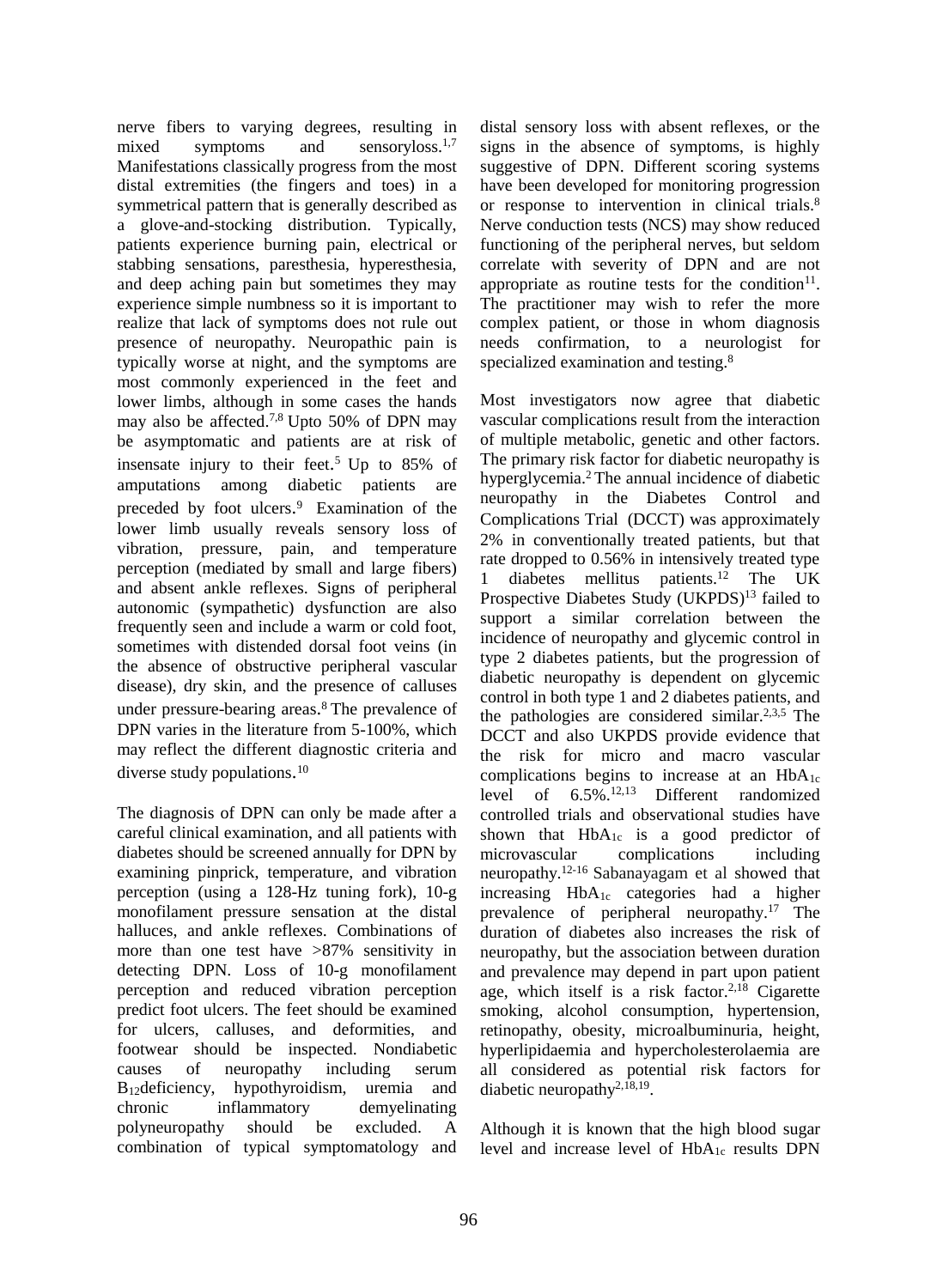there are still various open questions related to the HbA1c-based diagnosis. However, perhaps the most important open question is, how well does HbA1c predict complications. An identical statement was made in 2009 by the IEC on the role of the  $HbA_{1c}^{20}$  "The ultimate goal is to identify individuals at risk for diabetes complications so that they can be treated." Evidence-based recommendations for care of DPN is mainly based on trials in Anglo-Caucasian populations, but there is very little indication and randomized trial evidence of how well these guidelines are implemented in South Asia specially in Bangladesh. So far, there are a very few clinical studies regarding prevalence and risk factors of  $DPN<sup>21</sup>$  but no published data regarding the risk assessment of DPN by different levels of HbA<sub>1c</sub>in Bangladesh. Therefore, it was attempted to do a clinical study in this regard. The study was aimed to gain new insights into how various risk factors especially different cut-off points of HbA<sub>1c</sub> affect and reflect the risk of DPN among patients with type 2 diabetes which will provide necessary data to ensure improved preventive measures and care for diabetic patients.

## **Materials and Methods**

This was a cross-sectional study conducted on 400 type 2 diabetic patients under follow-up attending the outpatient department (OPD) of BIRDEM General Hospital from January 2014 to December 2014. Type 2 diabetic patients diagnosed in accordance with the World Health Organization (WHO) criteria for both gender and age group were enrolled in the study. Subjects were of 30-60 years of age, with a duration of diabetes from 2 to 10 years. Patients with vitamin B<sup>12</sup> deficiency, hypothyroidism, uremia, chronic hepatic diseases, chronic arthritis, alcoholism, cerebro-vascular disease, parkinsonism, uremia and acute or chronic musculoskeletal disorders, pregnant diabetic cases or gestational diabetes, type 1 diabetics and patients of haemoglobinopathies were excluded from the study.

BIRDEM is a 550-bed general tertiary level hospital with the most modern disciplines. The patients were registered in BIRDEM after

confirmation of diabetes and pre-diabetes. During registration, each patient was given a 'reference number (Ref No)' with a 'diabetic guide book'. This registered medical book printed with specific 'Ref No' contains all baseline information of the patient and necessary advices related to diabetic management, advices and results of screening tests for different diabetic complications and blank pages for subsequent follow-up information. For subsequent follow-up which were given by doctors appointed in BIRDEM outdoor, patients come at a specified date and time written in diabetic guide book. Detection and management of different diabetic complications were done by specialized doctors in outdoor and they keep record in the guidebook.

In this study, a total of 400 type 2 diabetic patients were interviewed with pre-designed and pre-tested questionnaire, included information on sociodemographic (age, sex, family history of diabetes, geographical location, socioeconomic factor, educational history, occupational history), lifestyle characteristics (physical activity, smoking history etc.), blood pressure and anthropometry (height, weight, calculated body mass index) of the participants were collected. The duration of diabetes was also recorded. The selected patients were evaluated for the presence of peripheral neuropathy through reviewing the physicians' notes in the patients' medical report which were recorded in their diabetic guide book. They diagnosed the patients on the basis of symptom profiles and neurologic examinations. Symptoms profile includes burning, numbness, tingling, fatigue, cramping, aching feelings in the lower extremity (feetor in the calf), nocturnal exacerbation of the symptoms or present equally at day and night, the symptoms awake the patient from sleep and walking or standing maneuvers reduce the symptoms. For neurologic examination the procedure was explained and the tests applied on the patient's hand prior to the examination. The patient had to close the eyes during the examination of the Achilles tendon reflex by the broad end of the reflex hammer, vibration perception by biothesiometer, thermal sensation by cold sponge at the dorsum of the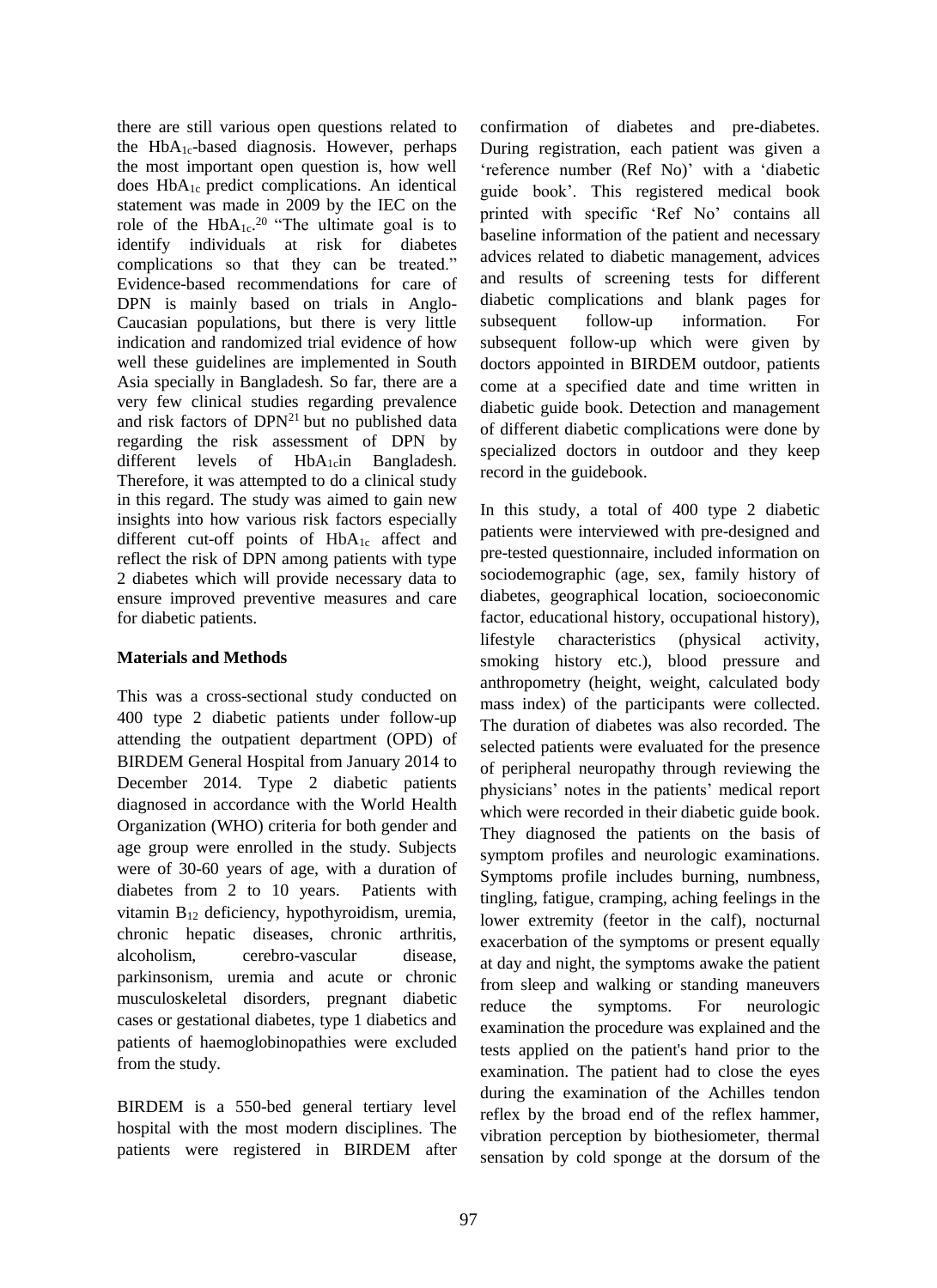foot, and tactile sensation by pin-prick at the cuticle of the  $1<sup>st</sup>$  toe. In this study, 96 were DPN patients amongst the 400 type 2 diabetic patients. Of them, 11 patients were sent for nerve conduction study (NCS) to evaluate further complications of the disease. The glycaemic status of the participants were assessed by  $HbA_{1c}$ , FBG and two hours ABF. In the current study participants were categorized into 3 groups by 3  $HbA_1$ clevel. These were good control group (HbA<sub>1c</sub> $\langle 7.0\%$ ), average control group (HbA<sub>1c</sub> 7-7.9%) and poor control group (HbA<sub>1c</sub>  $\geq$ 8.0%). The participants were compared in these  $3 HbA_{1c}$ categories. HbA1c was measured by BIO-RAD variant which was modified HPLC method. Fasting lipid profile was also measured. Ethical clearance was obtained from the Institutional Ethical Committee of the BIRDEM Hospital.

*Statistical analysis:* To compare the different variables among the groups, Chi-square tests were done for categorical data and Student's ttest for quantitative data. Univariate and multivariate logistic regression analysis were performed to estimate the casual effect of each predisposing factor on response variable i.e. development of peripheral neuropathy or remained normal. Odds ratio (OR) with 95% confidence interval (CI) were provided. All statistical tests were considered significant at a level of  $p < 0.05$ . SPSS software, version 21 was used for the statistical analysis.

### **Results**

Amongst the study subjects, 41.5% (166) were male and 58.5% (234) were female. The mean age of the study participants was  $50.05$  ( $\pm$ 7.528) years. The range of duration of diabetes was 2-10 years and mean duration of  $6.41$  ( $\pm 3.06$ ) years. The mean  $HbA_{1c}$  was 7.99% ( $\pm$ 1.80). The overall prevalence of peripheral neuropathy was 16.8%; male 10.8% and female 20.9%. The age group ≥50 years was significantly associated with peripheral neuropathy (20.6Vs 11.6%;  $χ² = 5.677$ ,  $p = 0.017$ ) than age group <50 years. The female participants demonstrated higher peripheral nephropathy than their male counterparts and the difference was significant (20.9 Vs. 10.8%;  $\chi^2$  = 7.100,  $p = .008$ ). The disease was also higher among non-urban patients (25.7 Vs. 13.4%;  $\chi^2$  = 8.584,  $p = 0.003$ ), patients with longer duration of diabetes (20.0 Vs. 12.1%;  $\chi^2 = 4.315$ ,  $p =$ 0.038) and who did not do the regular physical exercise (22.9Vs 10.3%;  $\chi^2$  = 11.506,  $p = 0.001$ ). Educational status and hypertension did not show any significant association with peripheral neuropathy (table I).

**Table I** Association of different sociodemographic characteristics of the study participants with peripheral neuropathy.

| <b>Variables</b>          | <b>Total</b><br>subjects<br>$(n=400)$ | <b>Neuropathy</b><br>no of cases<br>(%) | p<br>value |
|---------------------------|---------------------------------------|-----------------------------------------|------------|
| Age group (years)         |                                       |                                         |            |
| < 50                      | 172                                   | 20(11.6)                                | 0.017      |
| > 50                      | 228                                   | 47 (20.6)                               |            |
| Duration of               |                                       |                                         |            |
| diabetes (years)          |                                       |                                         |            |
| $2 - 5$                   | 165                                   | 20(12.1)                                | 0.038      |
| $6-10$                    | 235                                   | 47 (20.0)                               |            |
| Gender                    |                                       |                                         |            |
| Male                      | 166                                   | 18 (10.8)                               | 0.008      |
| Female                    | 234                                   | 49 (20.9)                               |            |
| Residence                 |                                       |                                         |            |
| Urban                     | 291                                   | 39 (13.4)                               | 0.003      |
| Not urban                 | 109                                   | 28 (25.7)                               |            |
| <b>Educational</b> status |                                       |                                         |            |
| Schooling                 | 310                                   | 46 (14.8)                               | 0.057      |
| No schooling              | 90                                    | 21(23.3)                                |            |
| Exercise done by          |                                       |                                         |            |
| patients                  |                                       |                                         |            |
| Yes                       | 195                                   | 20(10.3)                                | 0.001      |
| No                        | 205                                   | 47 (22.9)                               |            |
| Presence of               |                                       |                                         |            |
| hypertension              |                                       |                                         |            |
| Yes                       | 267                                   | 50 (18.7)                               | 0.134      |
| No                        | 133                                   | 17 (12.8)                               |            |

Results showed a significantly higher mean age in patients with peripheral neuropathy than the patients without peripheral neuropathy (51.93  $\pm$ 6.330 Vs. 49.68  $\pm$  7.7,  $p = .025$ ). Duration of diabetes  $(7.22 \pm 2.656 \text{ Vs. } 6.25 \pm 3.122, p =$ 0.017) also showed significant difference between the patients with and without peripheral neuropathy. HbA<sub>1c</sub>% (8.649  $\pm$  1.914 Vs. 7.864  $\pm$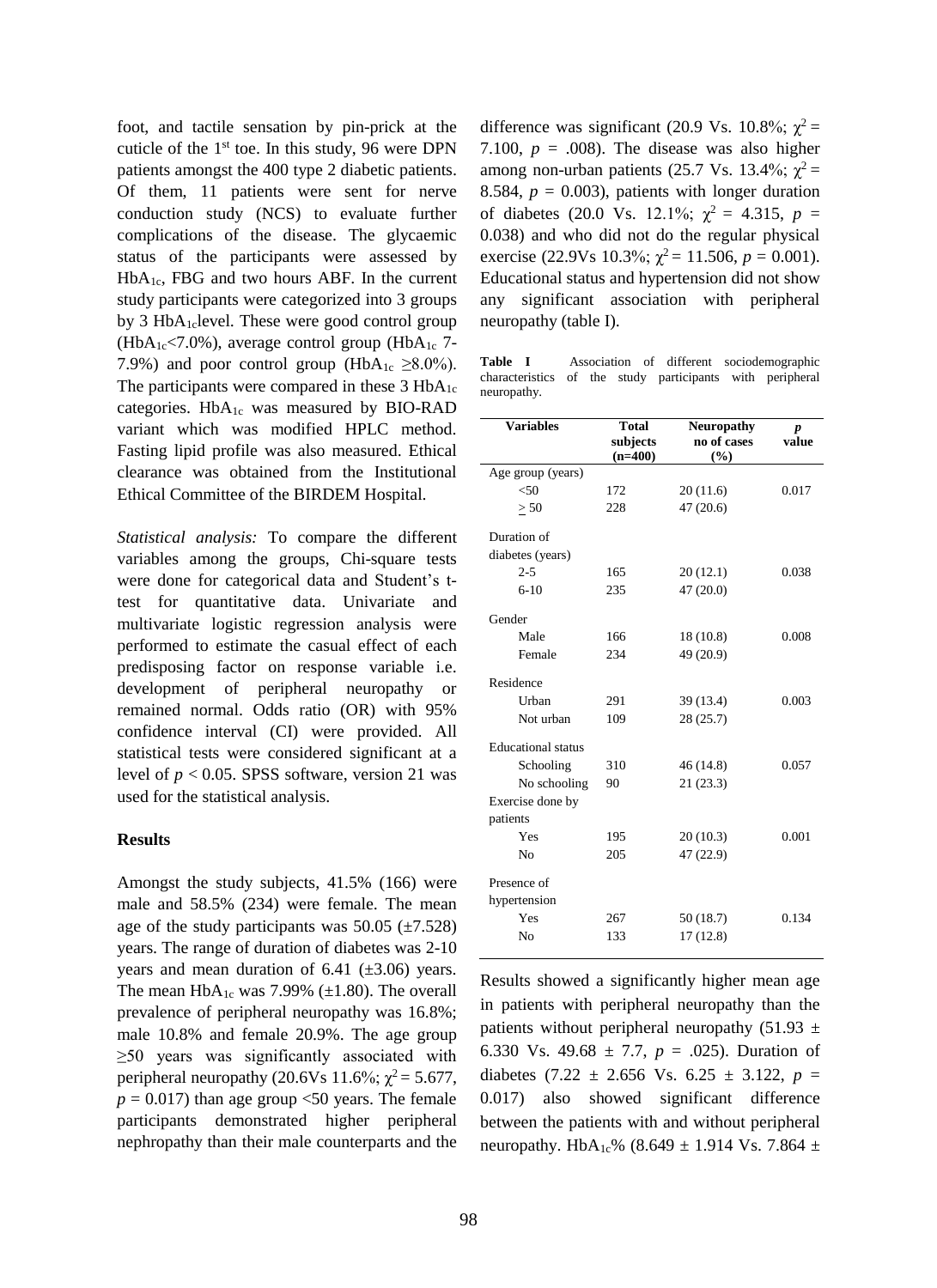1.755,  $p = .001$ ), FBG (10.268  $\pm$  3.034 Vs. 9.002  $\pm$  2.733,  $p = .001$ ) and blood glucose 2 hours ABF (14.369 ± 3.937 Vs. 12.819 ± 4.005, *p* = .004) were significantly higher in patients with peripheral neuropathy. BMI, systolic blood pressure, diastolic blood pressure and lipid profile did not show any significant difference (table II).

| <b>Table II</b> Clinical variables related to peripheral neuropathy |  |
|---------------------------------------------------------------------|--|
|---------------------------------------------------------------------|--|

| Total participants(n=400)                  |                                                        |                                                            |            |  |
|--------------------------------------------|--------------------------------------------------------|------------------------------------------------------------|------------|--|
| <b>Variables</b>                           | With<br><b>Neuropathy</b><br>$(n=96)$<br>$Mean \pm SD$ | Without<br><b>Neuropathy</b><br>$(n=304)$<br>$Mean \pm SD$ | p<br>value |  |
| Age (years)                                | $51.93 + 6.330$                                        | $49.68 \pm 7.70$                                           | .025       |  |
| Duration of<br>diabetes (years)            | $7.22 + 2.656$                                         | $6.25 + 3.122$                                             | .017       |  |
| $HbA_{1c}$ (%)                             | $8.649 \pm 1.914$                                      | $7.864 + 1.755$                                            | .001       |  |
| $FBG$ (mmol/L)                             | $10.268 +$<br>3.034                                    | $9.002 + 2.733$                                            | .001       |  |
| hours<br>$\mathfrak{D}$<br>ABF<br>(mmol/L) | $14.369 +$<br>3.937                                    | $12.819 + 4.005$                                           | .004       |  |
| $BMI$ (kg/m <sup>2</sup> )                 | $24.53 + 3.485$                                        | $24.979 + 3.515$                                           | .341       |  |
| <b>SBP</b><br>(mm<br>οf                    | $129.33 \pm$                                           | $127.12 +$                                                 | .204       |  |
| Hg)<br><b>DBP</b><br>(mm)<br>of            | 14.665<br>$82.16 + 9.504$                              | 12.615<br>$80.92 + 6.256$                                  | .178       |  |
| Hg)                                        |                                                        |                                                            |            |  |

 ⃰FBG – Fasting blood glucose, 2 hours ABF - blood glucose 2 hours after breakfast, BMI- Body mass index, SBP- Systolic blood pressure, DBP- Diastolic blood pressure.

On univariate logistic regression analysis, we observed that advanced age (OR =  $1.97$ ; 95% CI: 1.12-3.47), longer duration of diabetes (OR  $=$ 1.81; 95% CI: 1.02-3.19), lacking of physical exercise (OR = 2.6; 95% CI: 1.47-4.58), FBG (OR = 1.153; 95% CI: 1.058-1.255), blood glucose 2 hours ABF (OR  $= 1.096$ ; 95% CI: 1.029-1.168), had significant association with peripheral neuropathy. It was also found that female (OR = 2.17; 95% CI: 1.21-3.89) had significant risk than their male counterpart for developing peripheral neuropathy. Hypertension, SBP and DBP did not show any significant association with peripheral neuropathy (table III).

**Table III** Univariate logistic regression analysis showing different variables associated with peripheral neuropathy

| <b>Variables</b>             | <b>Odds Ratio (95% CI</b> | $\boldsymbol{p}$ |
|------------------------------|---------------------------|------------------|
|                              |                           |                  |
| $HbA_{1c}$ (%)               |                           |                  |
| $\leq$ 7                     | 1.0                       |                  |
| $7 - 7.9$                    | $1.16(0.493 - 2.75)$      | .727             |
| $\geq 8$                     | $3.57(1.75-7.26)$         | .000             |
| Age (years)                  |                           |                  |
| <50                          | 1.0                       |                  |
| >50                          | $1.97(1.12-3.47)$         | .019             |
| Gender                       |                           |                  |
| Male                         | 1.0                       |                  |
| Female                       | 2.17 (1.21-3.89)          | .009             |
| Duration of diabetes (years) |                           |                  |
|                              |                           |                  |
| $<2-5$                       | 1.0                       |                  |
| $>6-10$                      | 1.81 (1.02-3.19)          | .040             |
| Exercise done by patients    |                           |                  |
| Yes                          | 1.0                       |                  |
| No                           | 2.60 (1.47-4.58)          | .001             |
| Presence of hypertension     |                           |                  |
| No                           | 1.0                       |                  |
| Yes                          | $1.57(.867-2.85)$         | .136             |
| <b>FBG</b>                   | 1.153 (1.058-1.255)       | .001             |
| 2hours ABF                   | 1.096 (1.029-1.168)       | .005             |
| <b>SBP</b>                   | $1.013(0.993-1.033)$      | .204             |
| DBP                          | 1.026 (.988-1.065)        | .178             |
|                              |                           |                  |

**Figure 1:** Relationship of peripheral neuropathy with HbA<sub>1c</sub>



**HbA1c categories (%)**

It was to be found that the increasing HbA1c categories showed higher prevalence of peripheral neuropathy compared with the lower category which is statistically significant (9.2 Vs. 10.5 Vs. 26.5%;  $\chi$ 2 = 19.446,  $p = .000$ ). The univariate logistic regression analysis was used to quantify the individual effect of HbA1c and other risk factors with peripheral neuropathy as dependent variable (table VI).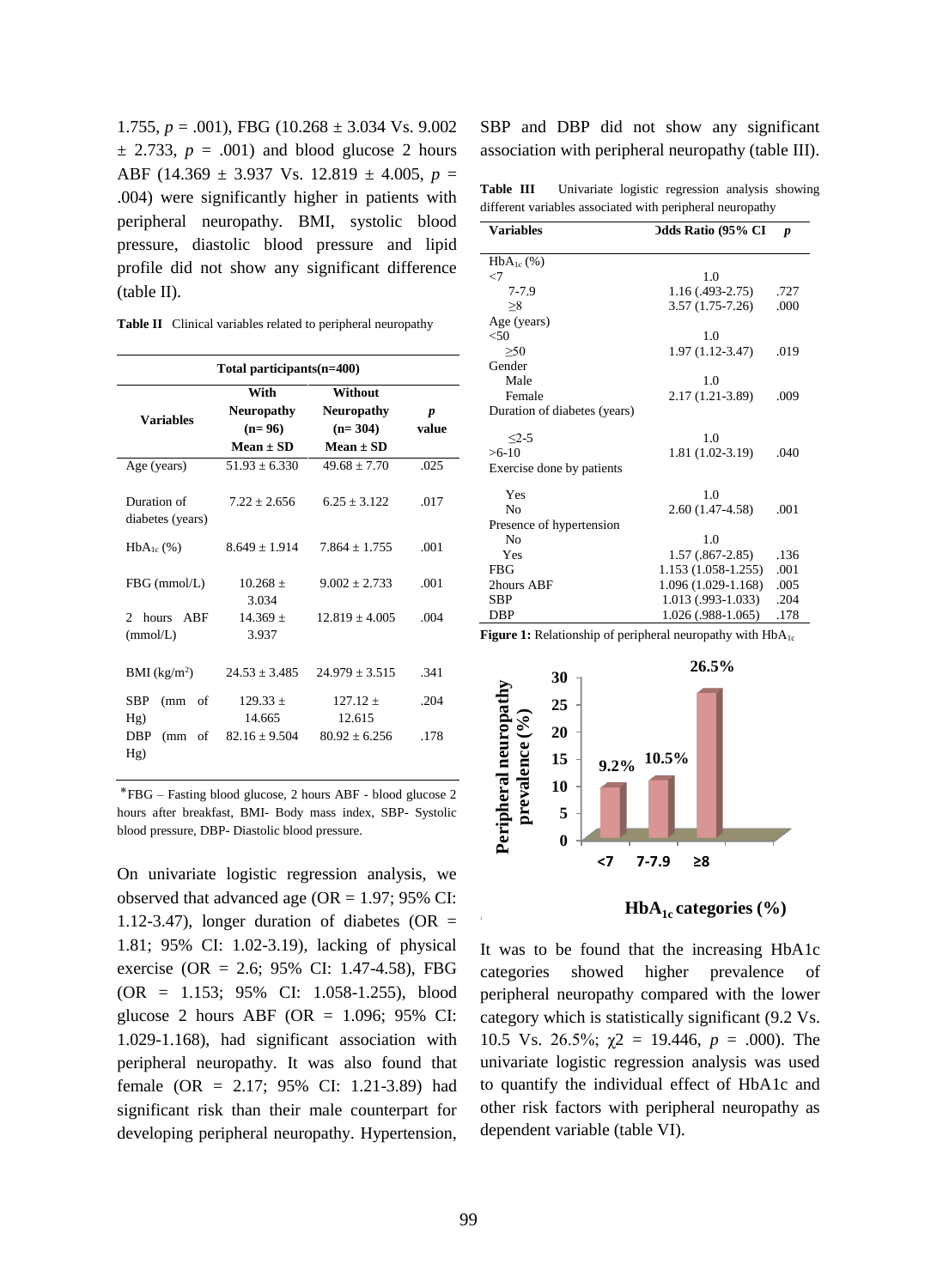HbA1c category ≥8% (OR = 3.57; 95% CI: 1.75- 7.26) was found to be a significant risk factor for developing peripheral neuropathy.

**Table IV:** Relationship between peripheral neuropathy and  $HbA_{1c}$  categories

| $HbA_{1c}$<br>categories<br>(%) | With peripheral<br>neuropathy | Without<br>peripheral<br>neuropathy | <b>Tot</b><br>al | $\chi^2$ | p<br>val<br>ue |
|---------------------------------|-------------------------------|-------------------------------------|------------------|----------|----------------|
|                                 |                               | 109                                 |                  |          |                |
| $\leq$ 7                        | $11(9.2\%)$                   | $(90.8\%)$                          | 120              |          |                |
| $7 - 7.9$                       | 12 (10.5%)                    | 102                                 | 114              | 19.      | $.00 \,$       |
|                                 |                               | (89.5%)                             |                  | 446      | 0              |
|                                 |                               | 122.                                |                  |          |                |
| >8                              | 44 (26.5%)                    | (73.5%)                             | 166              |          |                |
|                                 | 67(16.8%)                     | 333                                 |                  |          |                |
| Total                           |                               | $(83.3\%)$                          | 400              |          |                |

On multivariate analysis after adjusting potential confounding factors (advanced age, longer duration of diabetes, gender, hypertension, lacking of physical exercise) it was to be found that HbA<sub>1c</sub> category ≥8% (OR = 2.97; 95% CI: 1.407-6.271), advanced age (OR = 1.959; 95%) CI: 1.064-3.606), female gender (OR =  $2.012$ ; 95% CI: 1.070-3.783) and lacking of physical exercise (OR =1.881; 95% CI: 1.010-3.503) were important risk factors for peripheral neuropathy (table V).

**Table V:** Multivariate analysis of risk factors for peripheral neuropathy.

| <b>Variables</b>       | <b>Odds Ratio (95%</b><br>CD | <i>p</i> -value |
|------------------------|------------------------------|-----------------|
| $wHbA_{1c}$ (%)        |                              |                 |
| $\leq$                 | 1.0                          |                 |
| $7 - 7.9$              | .824 (.336-2.024)            | .673            |
| >8                     | 2.971 (1.407-6.271)          | .004            |
| Age (years)            |                              |                 |
| < 50                   | 1.0                          |                 |
| >50                    | 1.959 (1.064-3.606)          | .031            |
| Gender                 |                              |                 |
| Male                   | 1.0                          |                 |
| Female                 | 2.012 (1.070-3.783)          | .030            |
| Duration of diabetes   |                              |                 |
| (years)                |                              |                 |
| $<2-5$                 | 1.0                          |                 |
| $>6-10$                | $1.183(.632-2.215)$          | .600            |
| Exercise<br>done<br>by |                              |                 |
| patients               |                              |                 |
| Yes                    | 1.0                          |                 |
| No                     | 1.881 (1.010-3.503)          | .047            |
| of<br>Presence         |                              |                 |
| hypertension           |                              |                 |
| N <sub>0</sub>         | 1.0                          |                 |
| Yes                    | 1.320 (.700-2.486)           | .391            |

#### **Discussion**

In this study, the prevalence of DPN was 16.8% with male 10.8% and female 20.9% with mean

age of the DPN participants  $51.93 \pm 6.33$  years and mean duration of diabetes was  $7.22 \pm 2.656$ years. A study in Bangladesh reported that the prevalence of diabetic peripheral neuropathy in type 2 diabetic patients was 19.7% (mean age in the DPN-group:  $55.1 \pm 10.5$  years, mean duration of diabetes:  $7.7 \pm 1.9$  years).<sup>21</sup> This result indicate that the mean age and mean duration of diabetes are decreasing for development of DPN in Bangladesh. A study from a diabetic center in India, reported that a neuropathy prevalence of 19.1% among type 2 diabetic outpatients and the prevalence rate was similar to the prevalence rate found in the current study (mean age in the DPNgroup:  $62 \pm 8$  years, mean duration of diabetes:  $12 \pm 8$  years).<sup>22</sup> As compared to the results from India, the diabetic complications in Bangladeshi subjects emerged earlier, both in respect to age of the patient and duration of diabetes. The prevalence rate of DPN in Bangladeshis lower compared to European studies, 23-25 , which have reported an overall DPN prevalence of 32.1% (mean age: 63 years, mean duration of diabetes: six years); $2<sup>3</sup>$  35.4% (mean age: 61.3 years, mean duration of diabetes:  $9.7 \text{ years}$ <sup>24</sup> and  $60.0\%$ (mean age:  $57.2 \pm 10.3$ , mean duration of diabetes:  $8.52 \pm 7.13$  years)<sup>25</sup> among type 2 diabetic hospital outpatients. Studies from the UK showed a lower DPN prevalence among type 2 diabetic South-Asian patients compared with European patients living in the UK even after adjusting for age. $26,27$  However, this difference may be due to diagnostic criteria used in those western studies differ from the current study, which was also suggested by Morkid and associates. <sup>21</sup> The mean age of our subjects was  $51.93 \pm 6.33$  years, which may confirm that the diabetes population in this part of the world is relatively young compared to the West. 21,28,29

It was observed in this study that the advanced age and longer duration of diabetes were important and significant risk factors for peripheral neuropathy. These results were consistent with findings of other studies.<sup>21,30,31</sup>It was to be found that the peripheral neuropathy was more common in females than males which was also observed by Alam<sup>32</sup> but contrast to other studies. 21,22,24,33 This study also revealed a significant association of peripheral neuropathy with non-urban(rural and semi urban) residence. The higher prevalence of DPN in non-urban participants may be due to referral bias, as this center was offering advance services for diabetic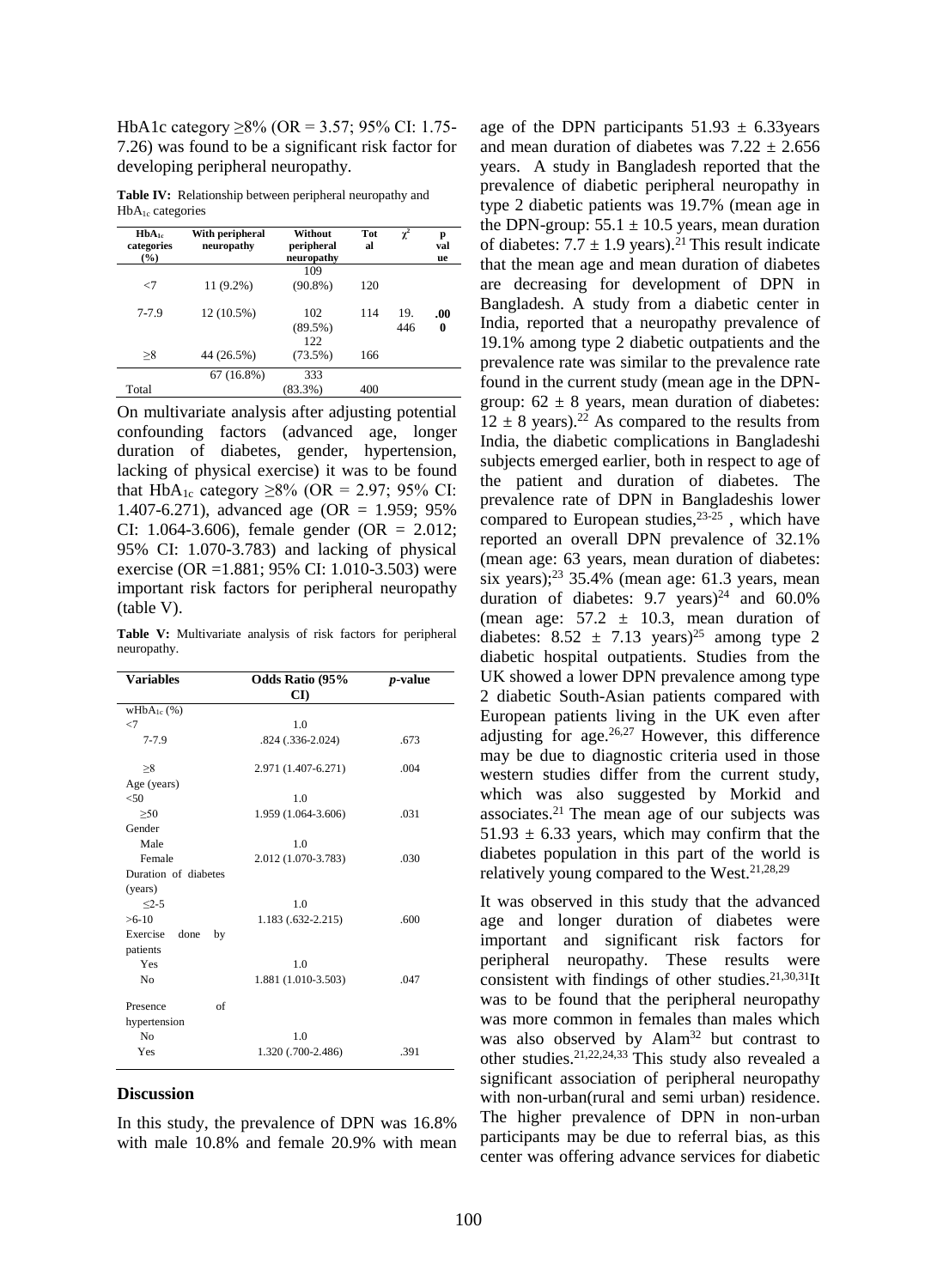complications and commonly complicated than non-complicated diabetic patients from rural and suburban area came here. It was observed that HbA1c, blood glucose levels in fasting and two hours after breakfast were important risk factors of peripheral neuropathy. These findings were consistent with other studies<sup>30,34</sup>. It was not observed any significant association of systolic and diastolic blood pressures with peripheral neuropathy. Ramachandra et al<sup>35</sup> also did not report any significant association of hypertension with diabetic neuropathy, but others were in contrast with this current study. 30,36 Lack of physical exercise was also a contributing factor in this study.

Several studies indicated that  $HbA_{1c}$  may show a glycaemic threshold with micro and macro vascular complications of diabetes, suggesting it may additionally be useful biomarker to identify individuals at risk for different vascular complications.<sup>17,37,38</sup> In this study, it was observed that increasing HbA1c categories above 7.0% were significantly associated with increased prevalence of DPN. Logistic regression models of univariate analysis showed that the risk of DPN strongly increased at the  $HbA_{1c}$ categories ≥8%. Even on multivariate analysis after adjusting potential confounding factors (advanced age, longer duration of diabetes, gender, hypertension, lacking of physical exercise) we found that  $HbA_{1c}$  category  $\geq 8\%$  is important risk factors for peripheral neuropathy. Results of this study were consistent with Sabanayagam et al<sup>17</sup> who reported that increasing HbA1c categories had a higher prevalence of any retinopathy, mild retinopathy, moderate retinopathy, CKD, micro or macro-albuminuria and peripheral neuropathy. Another study also found the similar association of  $HbA_{1c}$  with retinopathy, nephropathy and neuropathy.<sup>30</sup> Zoungas et al observed that for microvascular events the apparent threshold of HbA1c level was 6.5%.<sup>38</sup> They also revealed that above thresholds, a higher level of HbA1c was significantly associated with higher risks of microvascular events in a log-linear manner. Below these thresholds, there was no significant relationship between mean  $HbA_{1c}$  level and risks. In the current study there were relatively few DPN events observed at HbA<sub>1c</sub> levels less than 7.0% may be due to small sample size so it could not properly be evaluated the  $HbA_{1c}$  levels below 7.0% in DPN.

### **Conclusion**

Findings of this study suggest that increasing  $HbA_{1c}$  categories above 7.0% were significantly associated with increased prevalence of DPN and the risk increases markedly at  $HbA_{1c}$  levels ≥8%.The prevalence and risk of DPN also increased with advanced age, longer duration of diabetes, poor glycaemic control, lack of physical exercise, female gender etc. Careful assessment of the risk factors of DPN among diabetic patients, and control of  $HbA_{1c}$  and appropriate preventive measures are thus recommended.

### **References**

- 1. Vinik AI, Park TS, Stansberry KB and Pittenger GL. Diabetic neuropathies. Diabetologia. 2000; 43:957- 73.
- 2. Shaw JE, Zimmet PZ. The epidemiology of diabetic neuropathy. Diabetes Rev.1999; 7:245-52.
- 3. Pirart J. Diabetes mellitus and its degenerative complications: a prospective study of 4,400 patients observed between 1947 and 1973. Diabete Metab. 1977; 3:97-107.
- 4. Vinik AI, Holland MT, Le Beau JM, Liuzzi FJ, Stansberry KB and Colen LB. Diabetic neuropathies. Diabetes Care.1992; 15:1926-75.
- 5. American Diabetic Association. Standards of medical care in diabetes- 2015. (Position Statement). Diabetes care. 2015; 38 (suppl.1): 8-93.
- 6. Report and recommendations of the San Antonio conference on diabetic neuropathy. Neurology. 1988; 38:1161–5.
- 7. Eaton S and Tesfaye S. Clinical manifestations and measurement of somatic neuropathy. Diabetes Rev. 1997; 7:312-25.
- 8. Boulton AJM, Vinik AI, Arezzo JC, Bril V, Feldman EL, Freeman R et al. Diabetic neuropathies: a statement by the American Diabetes Association. Diabetes Care. 2005; 28:956–62.
- 9. Boulton AJ. The diabetic foot: from art to science: The 18th Camillo Golgi lecture. Diabetologia. 2004; 47: 1343–53.
- 10. Vinik AI and Mehrabyan A. Diabetic neuropathies. Med Clin North Am. 2004;88: 947–99.
- 11. King SA. Diabetic peripheral neuropathic pain: effective management. Consultant Live.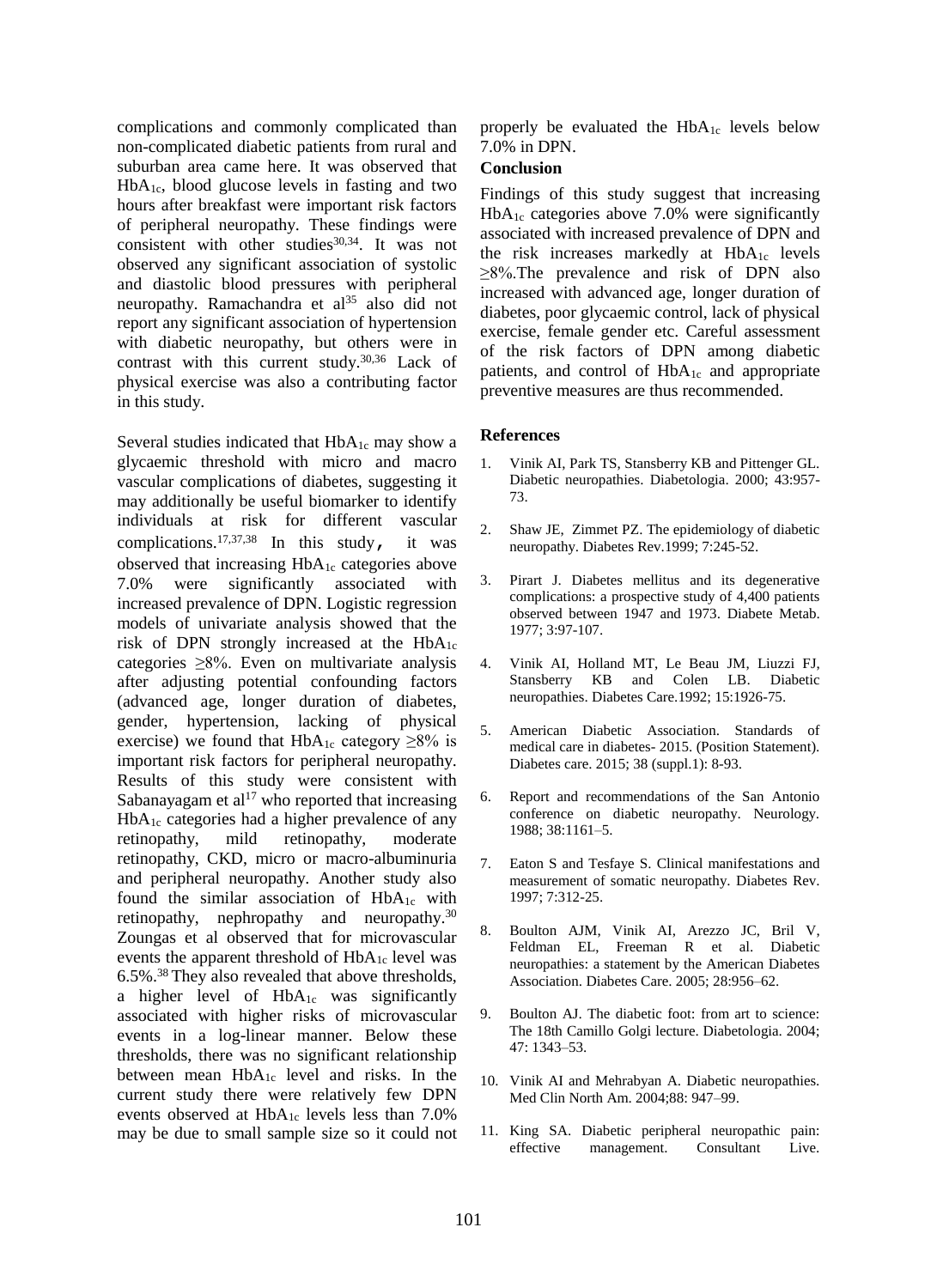2008;48(11).http://www.consultantlive.com/ display/article/10162/1337377.

- 12. The DCCT Research group. The effect of intensive treatment of diabetes on the development and progression of long term complications in insulindependent diabetes mellitus: The Diabetes Control and Complications Trial Research Group. N Engl L Med. 1993; 329: 977-86.
- 13. UK Prospective Diabetes Study (UKPDS) Group. Intensive blood-glucose control with sulphonylureas or insulin compared with conventional treatment and risk of complications in patients with type 2 diabetes (UKPDS 33). Lancet. 1998; 352(9131): 837-53.
- 14. McCane DR, Hanson RL, Charles MA, Jacobsson LTH, Pettitt DD, Bennett PH and Knowler WC. Comparison of tests for glycated haemoglobin and fasting and two-hour plasma glucose concentrations as diagnostic methods for diabetes. BMJ. 1994; 308: 1323-28.
- 15. Tapp RJ, Zimmet PZ, Harper CA, de Courten MP, McCarty DJ, Balkau B et al. Diagnostic thresholds for diabetes: the association of retinopathy and albuminuria with glycaemia. Diabetes Res Clin Pract. 2006; 73: 315–21.
- 16. American Diabetic Association. Standards of medical care in diabetes- 2007 [Position Statement]. Diabetes Care. 2007; 30(1): 4-41.
- 17. Sabanayagam C, Liew G, Tai ES, Shankar A, Lim SC, Subramaniam T and Wong TY. Relationship between glycated hemoglobin and microvascular complications: Is there a natural cut-off point for the diagnosis of diabetes? Diabetologia. 2009; 52: 1279–89.
- 18. Adler AI, Boyko EJ, Ahroni JH, [Stensel V,](http://www.ncbi.nlm.nih.gov/pubmed/?term=Stensel%20V%5BAuthor%5D&cauthor=true&cauthor_uid=9203456) [Forsberg](http://www.ncbi.nlm.nih.gov/pubmed/?term=Forsberg%20RC%5BAuthor%5D&cauthor=true&cauthor_uid=9203456)  [RC](http://www.ncbi.nlm.nih.gov/pubmed/?term=Forsberg%20RC%5BAuthor%5D&cauthor=true&cauthor_uid=9203456) and [Smith DG.](http://www.ncbi.nlm.nih.gov/pubmed/?term=Smith%20DG%5BAuthor%5D&cauthor=true&cauthor_uid=9203456) Risk factors for diabetic peripheral sensory neuropathy. Results of the Seattle Prospective Diabetic Foot Study. Diabetes Care. 1997; 20:1162-67.
- 19. Chaturvedi N, Stevens LK, Fuller JH, Lee ET and Lu M. Risk factors, ethnic differences and mortality associated with lower-extremity gangrene and amputation in diabetes: The WHO Multinational Study of Vascular Disease in Diabetes. Diabetologia. 2001;44: S65–71.
- 20. International Expert Committee. International Expert Committee report on the role of the A1c assay in the diagnosis of diabetes. Diabetes Care. 2009;32 (7):1327–34.
- 21. Morkrid Kjersti, Ali L and Hussain A. Risk factors and prevalence of diabetic peripheral neuropathy: A study of type 2 diabetic outpatients in Bangladesh. Int J Diabetes Dev Ctries. 2010. 30(1): 11-17.
- 22. Ashok S, Ramu M, Deepa R and Mohan V. Prevalence of neuropathy in type 2 diabetic patients attending a diabetes centre in South India. J Assoc Physicians India. 2002; 50:546–50.
- 23. Young MJ, Boulton AJ, MacLeod AF, Williams DR and Sonksen PH. A multicentre study of the prevalence of diabetic peripheral neuropathy in the United Kingdom hospital clinic population. Diabetologia. 1993;36:150–54.
- 24. Cabezas-Cerrato J. The prevalence of clinical diabetic polyneuropathy in Spain: A study in primary care and hospital clinic groups: Neuropathy Spanish Study Group of the Spanish Diabetes Society (SDS) Diabetologia. 1998; 41:1263–69.
- 25. Börü UT, Alp R, Sargin H, Koüer A, Sargin M, Lüleci A, et al. Prevalence of peripheral neuropathy in type 2 diabetic patients attending a diabetes center in Turkey. Endocr J. 2004; 51:563–67.
- 26. Abbott CA, Garrow AP, Carrington AL, Morris J, Van Ross ER, Boulton AJ, et al. Foot ulcer risk is lower in South-Asian and African-Caribbean compared with European diabetic patients in the UK: The North-West diabetes foot care study. Diabetes Care. 2005; 28:1869–75.
- 27. Chaturvedi N, Abbott CA, Whalley A, Widdows P, Leggetter SY and Boulton AJ. Risk of diabetesrelated amputation in South Asians vs Europeans in the UK. Diabet Med. 2002; 19:99–104.
- 28. Hussain A, Rahim MA, Azad Khan AK, Ali SM and Vaaler S. Type 2 diabetes in rural and urban population: Diverse prevalence and associated risk factors in Bangladesh. Diabet Med. 2005; 22:931–6.
- 29. Ramachandran A. Specific problems of the diabetic foot in developing countries. Diabetes Metab Res Rev. 2004; 20:S19–22.
- 30. Agrawal RP, Ranka M, Beniwal R, Sharma S, Purohit VP, Kochar DK and Kothari RP. Prevalence of micro and macro vascular complications in type 2 diabetes and their risk factors. INT. J. DIAB. DEV. COUNTRIES. 2004; 24: 11-16.
- 31. Suljic E, Kulasin I and Alibegovic V. Assessment of Diabetic Polyneuropathy in Inpatient Care: Fasting Blood Glucose, HbA1c, Electroneuromyography and Diabetes Risk Factors. ACTA INFORM MED. 2013;21(2):123-26.
- 32. Alam ASMT. Chronic complications in non-insulin dependent diabetes mellitus. MD thesis. 1998. University of Dhaka, Dhaka.
- 33. Barbosa AP, Medina JL, Ramos EP and Barros HP. Prevalence and risk factors of clinical diabetic